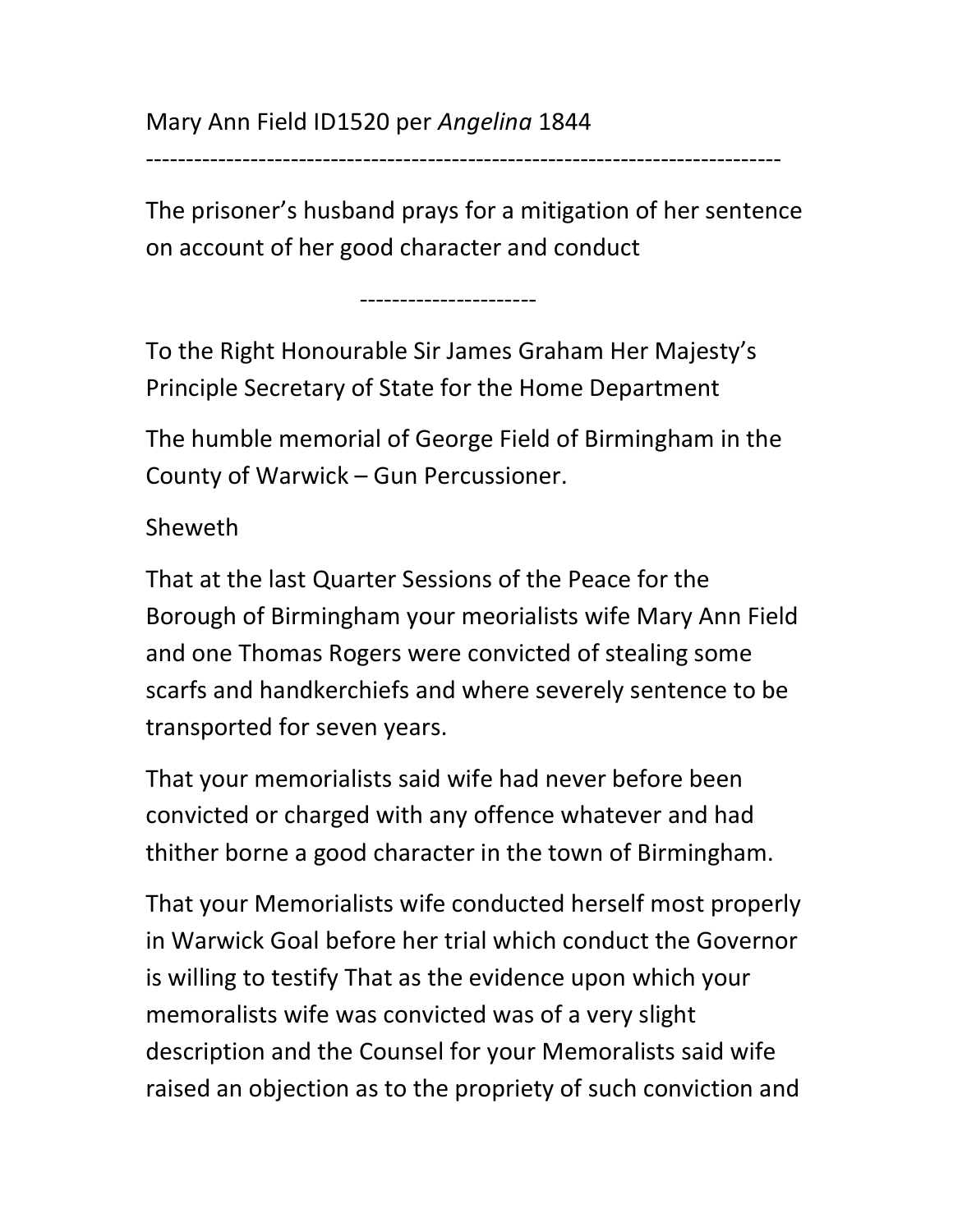your memoralists humbly prays that under the circumstances afore said that you will see some extenuating pains to warrant you as to granting that your memoralists said wife may not be sent away to any of Her Majesty's Colonies but may be kept in one of Her Majesty's Home Prisons where she can have a commutation of sentence.

George Field

--------------------------------

We the undersigned recommend this Memorial

Hannah Barfort – Shop Manageress

Anthony Turner – Timber Dealer

George Reeves – Butcher

And 24 other signatures

PS

If your memoralist have the gratification to state that the first name on the aforesaid memorial is the Prosecutor .

George Field

No 7 Court

Litchfield Street

No 4 House

Birmingham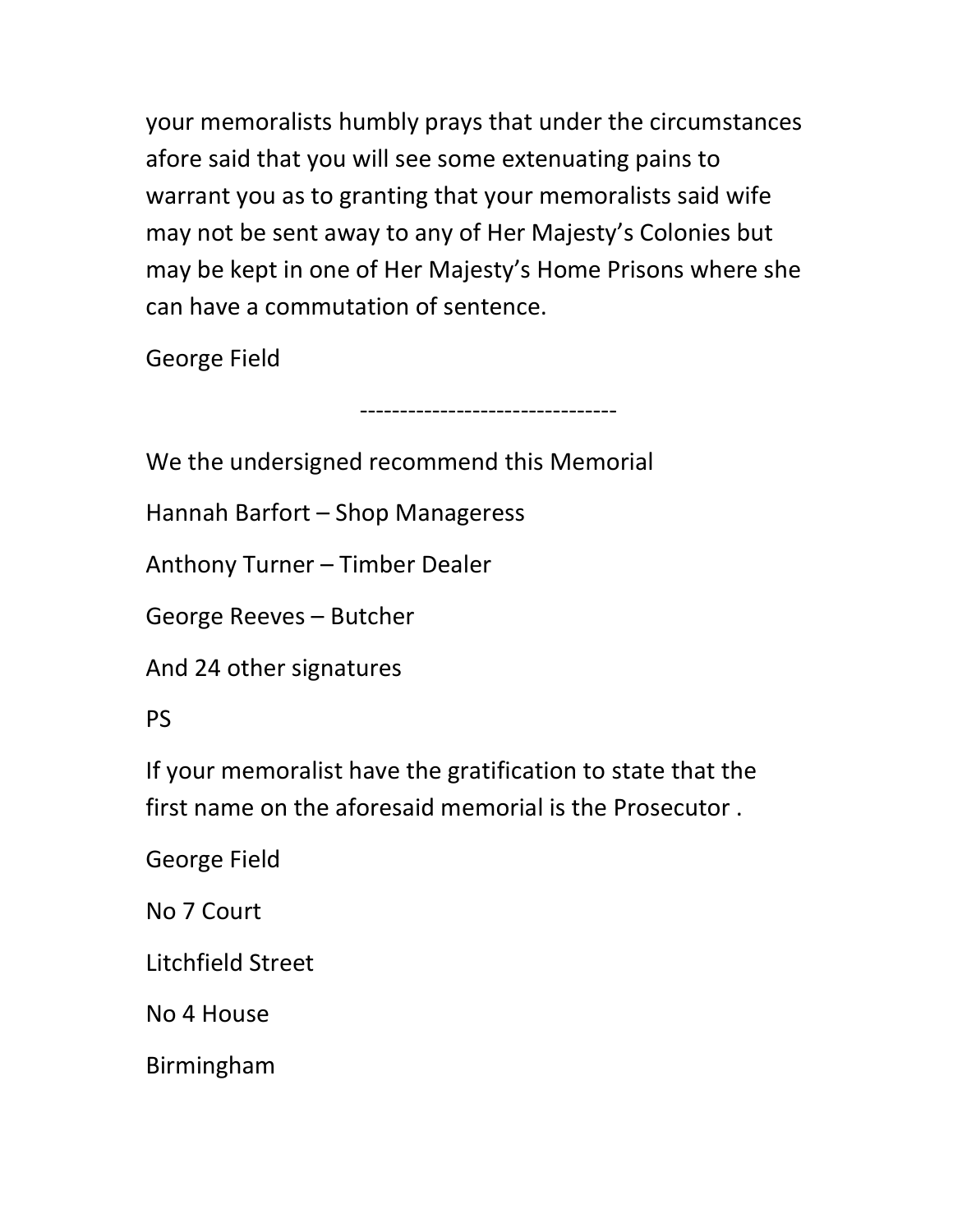To Joshua Schofield Esq. Member of Parliament for Birmingham.

----------------------------

The humble memorial of George Field of Birmingham in the county of Warwick.

(By Keith: the memorial is a repeat of the above item)

Plus:

William Dugard \_ Clerk of St Bartholmew

James Horton – Silversmith

William Hawksford – Baker

And 20 more signatures

-----------------------------

Birmingham

20<sup>th</sup> December 1843

Sir

The Petitioner Thomas Field is not personally known to me, but several of the memoralists are and I have faith in their representation that the evidence on which Mary Ann Field his wife was convicted, was slighter than the severe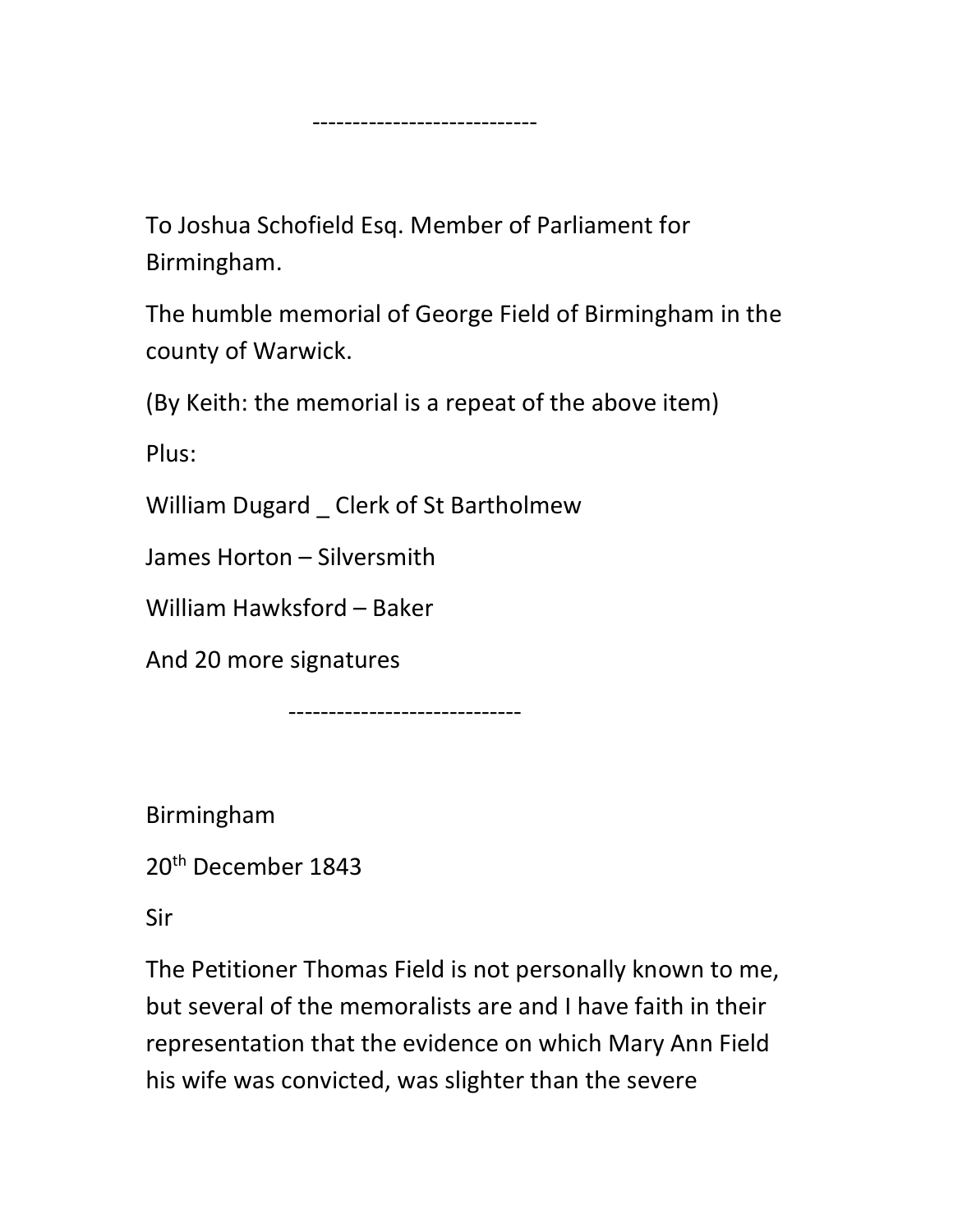punishment of 7 years transportation is usually awarded to – should there be found on inquiry any mitigating circumstances you will, I am sure, give the Petitioner the benefit of them by complying with his request and not sending his wife out of the country

I have the honour to be

Sir

Your faithful servant

Joshua Schofield

To the Right Honourable Sir James Graham Secretary of State.

The prisoner denies guilty knowledge and prays for mitigation in consideration of her previous irreproachable character.

------------------------------------

------------------------------------

Refused GG

-------------------------------------------------

Park Square

Regents Park

4 th December 1843

Sir